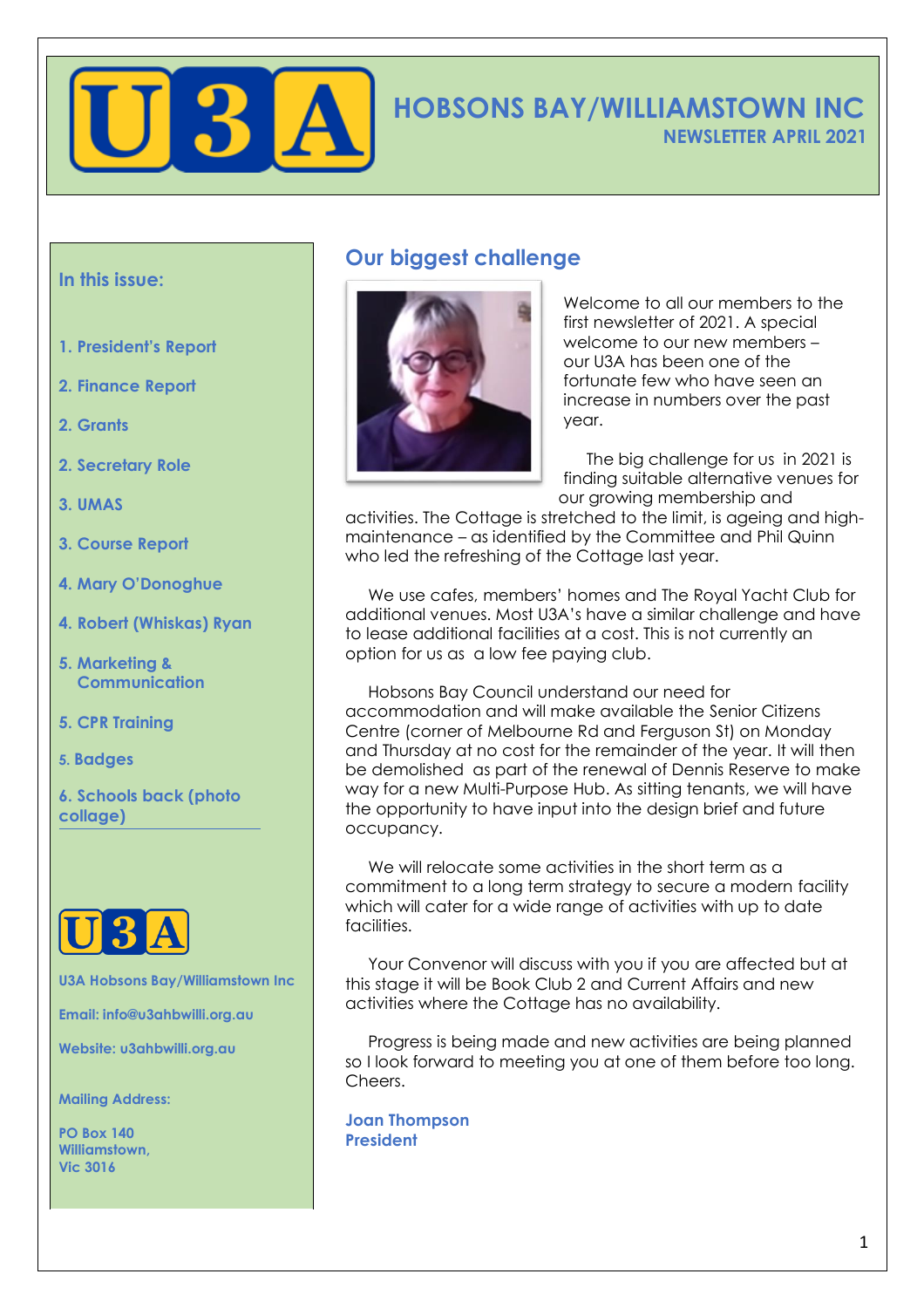#### **Finance position ….**

As of April, \$6000 has been collected in fees. The AGM decided to keep the membership fee for 2021 at \$40, the same as the previous few years. The Club has been able to have a low fee as it has not had to pay rent for space. With COVID, however, costs have increased with the need for more technology and additional cleaning.

Expenditure to April is \$7806 including both regular recurrent cost and grant activities, The Club also has \$13,317 in savings (with \$10.043 in a Term Deposit) to support longer term capital requirements such as space needs.

#### **… and grants**

The Club has been fortunate in receiving grants from Hobsons Bay Council and the U3A Network to support the U3A activities: 2020 \$6880 and 2021 \$4000.

 These grants have allowed us to run activities to support convenors who without their commitment the club could not operate. These activities included the convenor workshop and development sessions on challenging behaviours, wellness and CPR training.

The grants have also been used to refurbish the cottage and make it COVID compliant as well as pay for improved technology.

U3A HBW is very appreciative of these grants which have funded activities and facilities which would not be affordable with only fee income.

#### **We are looking for a Secretary to replace Sue Dawkins**

After doing the role for two years, Sue Dawkins is stepping down as Secretary at the end of the year. Sue will still stay active in the Club and will be a



mentor to the person taking on this role.

As this is a critical role for U3A Hobsons Bay/Williamstown (we can't operate without a Secretary) we are seeking expressions of interest to replace Sue. The person will be formally appointed at the Annual General Meeting next March.

 The Secretary is responsible for managing the work of the Committee including preparing agendas and minutes and is the official point of contact for the U3A.

The work involves communication and reporting to external bodies and the U3A Network.

The Committee has nine members and meets monthly on a Tuesday morning. The Committee is dynamic and friendly and is a great way of contributing to your community and to a successful U3A.

Sue has also been the UMAS System Administrator, grants officer and drafted policy for the Committee. These other roles will be shared across the Committee.



 *Convenors' Workshop*



 *Painting the Cottage*

If you would like to know more about the Secretary role or have a chat to Sue about it, email [info@u3ahbwilli.org.au](mailto:info@u3ahbwilli.org.au)



*Challenging Behaviours Online Workshop*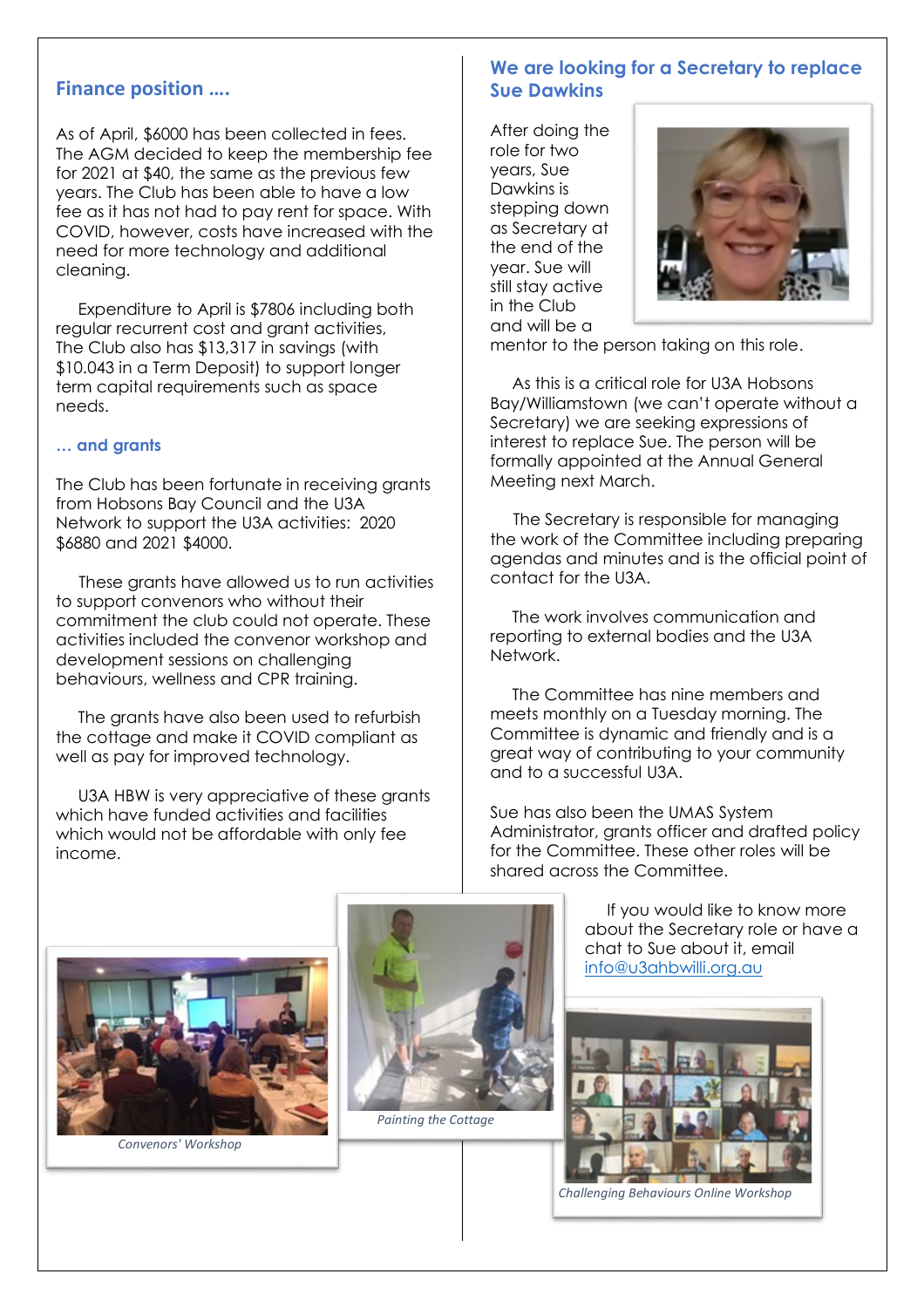## **Success of UMAS in helping with enrolments**



For the 2021 enrolment period the Committee introduced a new online membership enrolment system called UMAS.

The online enrolment system is similar to online shopping or banking system and has allowed current members to reenrol for 2021 and new

members join and select activities.

For a small club with no administrative support the online system has been transformative.

Feedback from members is that they have found it relatively easy to use. Committee members supported members who were unable to use an online system.

The U3A Network who support UMAS are seeking feedback for further enhancements and fixes. Some suggestions were

- i) improving the email function (used by conveners and Committee)
- ii) introducing text messaging (in addition to emails).

Let us know what you would like. Feedback t[o](mailto:info@u3ahbwilli.org.au) [info@u3ahbwilli.org.au](mailto:info@u3ahbwilli.org.au)



#### **Have a question?**

FAQs (frequently asked questions) have been added to the website to help members and conveners.

<https://u3ahbwilli.org.au/umas-faqs/> <https://u3ahbwilli.org.au/faqs-for-convenors/>

### **Courses**

 *Bird Watching* 

Ruth Patching has stepped into Phil Quinn's role of Course Coordinator very successfully while he and Kerry are away touring a big chunk of Australia: (hiking cycling, and from the latest reports fighting off a mouse plague in their camper in Queensland).

The year started very smoothly with all activities, except Bridge, back to face-to- face with masks on in February. The restrictions have eased since February and now NO MASKS which is great but still being very aware of good hygiene and social distancing.

Social Bridge started back in Term two and members have been keen to return to this

popular activity. Both Ena Holt and Sue Egan are coconvenors and will work together to ensure this activity continues.

We have more new outdoor activities this year – some of which are cycling,



 *Explore Melbourne*

explore Melbourne walking group, local walking group, bird-watching (in the flesh or rather feather) and Art Happenings . These have been augmented by some one-off activities such as rose-pruning at Werribee Mansion, camera club and an expedition to Bendigo to see the Mary Quant exhibition.

After a year of remote activities, it is lovely to be back again sharing, learning and playing together.

If you would have an idea for a new course (either ongoing or one-off) or would like to become a convenor contact Ruth on [members@u3ahbwilli.org.au](mailto:members@u3ahbwilli.org.au)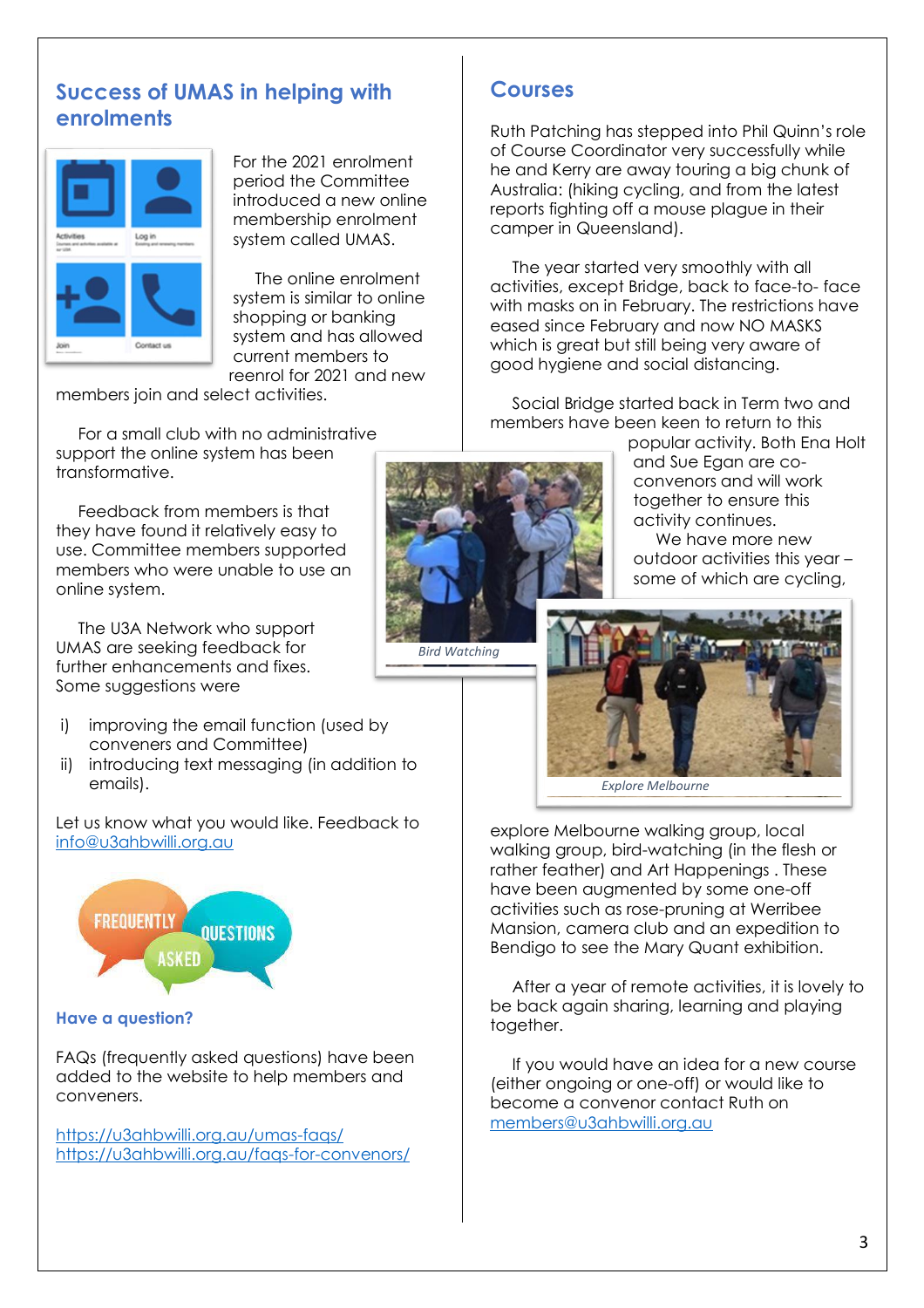## **Mary O'Donoghue: Technology saved me in the COVID lock down:**

I came to Melbourne in September 2017 as a single senior of 67 years and it took me two years to make a new life here. By the end of 2019, I had that new life and I was so very happy. And then came COVID 19 and My life changed!

The best thing I did in those previous two years was to join the University of the Third Age (U3A) in Williamstown and the larger City U3A.

When COVID 19 restrictions and social isolation were mandated, I saw how quickly U3A Williamstown and City jumped into highly creative mode and set up on-line meetings via Zoom, a video conferencing service where you



can virtually meet with others.

I joined so many activities: **Current** Affairs, Trivia Quizzes, seminars on Real Estate and another on Interior Design, and to my delight, an on-line Book

*Mary, our Trivia MC at the 2020 Christmas Party.*

Club of which I am now a very happy member.

 I also attended U3A Zoom meetings on the challenges that face the world in 21C including demise of USA leadership, the Middle East question, Globalisation and Russia, led by a former University Lecturer who presented us with excellent visual as well as video presentations. I felt like a University student.

Connection was the all-encompassing aspect of my life during that unprecedented time. I have been educated, inspired, in awe of other's knowledge and equally in awe of how U3A ,along with State and Local Libraries, responded to the pandemic to provide as much stimulation, involvement and connection that a single senior like me could have ever asked for.

 Has it been the best of times? That is questionable but it's certainly not been the worst of times. I never thought I would be saying this but technology, laced with an innate optimism, saved me.

*Mary is the convenor of Trivial Pursuit (meets Wednesday at 1.00 pm). Emphasis is on fun and friendly competition. There are vacancies in this course if you would like to join in and test improve your general knowledge.* 

# **Happy 90th birthday Whiskas**

On 21 May 2021 Robert (Whiskas) Ryan will celebrate his 90th birthday.

 Robert moved to Williamstown in 1977 and joined U3A Hobsons Bay/Williamstown in 2009 to improve his skills using his iPad. Subsequently, he served two years as President and two years as



Vice-President and was also our delegate representing club to the Western Region. This was an important role to attend quarterly meetings and report back to the Committee.

 As well as being a member of U3A, Robert keeps himself busy in other ways. He is on the executive of the Assumption College Kilmore Old Collegians. He has been the time keeper of the Williamstown Catholic

Young Men's Society football team from 2005 to 2019 and performed this role for 257 consecutive Saturdays during the football season.

 His team was promoted last season, so he is currently time-keeping for the under 19s team.

 Robert was made a life member of U3A Hobsons Bay/Williamstown at our AGM in 2020.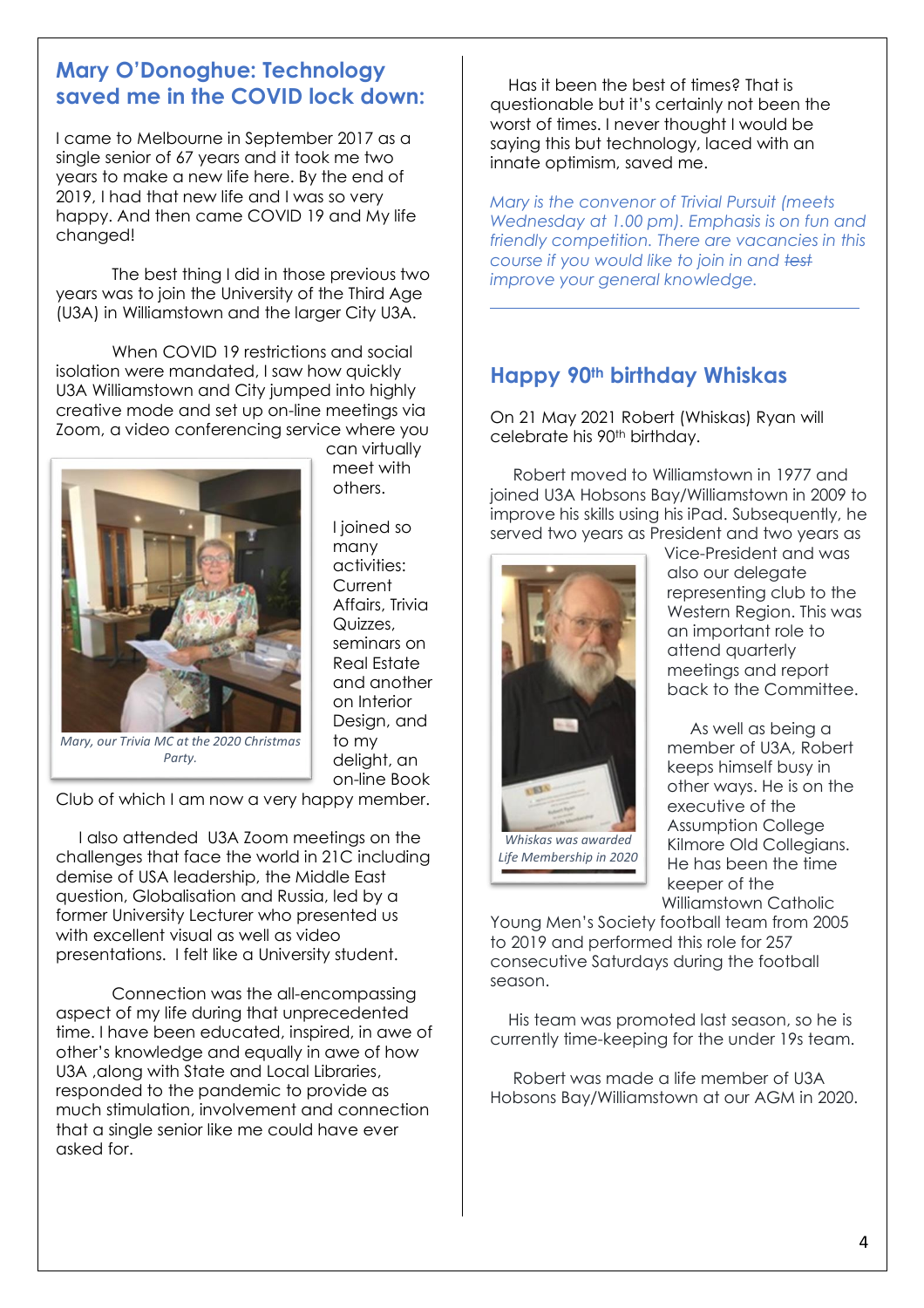## **Marketing & Communication Update**

This newsletter is a trifle late – but we do plan to have newsletters at the end of Terms three and four. So watch out for them in your email inbox. Printed copies will also be available at the Cottage.

Your contributions are very welcome, especially photographs of your U3A activities. (Please make sure you have consent when photographing members and let them know the photos may be used for promotional purposes.)

**Brochure:** We are currently updating our brochure. Network provided the photographs for our current brochure – which highlighted some activities we don't provide in Hobsons



Bay/Williamstown. Our next brochure will feature our own members enjoying the many and varied activities we have on offer. So any keen photographers please send in nice photos that we can use.

**Newsflashes:** We also send out email newsflashes with news about upcoming courses. Look out for them in your inbox. If you haven't received any emails from us, look in your Spam folder.

**Facebook:** Have you joined our Facebook group?

It's a good way for our members to stay in touch with each other – especially those lucky enough to

enjoy some travel around Australia at long last.

It is a private group – so nobody apart from members can you what you post.

So please post your photos, news, comments and activities and share with your fellow member.

[https://www.facebook.com/groups/U3AHBWILL](mailto:https://www.facebook.com/groups/U3AHBWILLI)[I](mailto:https://www.facebook.com/groups/U3AHBWILLI)

## **Cardiopulmonary resuscitation (CPR)**

CPR training was held on 25th March with 17 participants. The session was very informative and we also had lots of laughs as we managed the practical lessons. We had excellent feedback from the participants. A special thanks to the trainer Marg who was energetic, passionate, engaging as well as delightful. Her session was oriented towards seniors and she said that

she enjoyed teaching such a receptive group.

The U3A now has CPR trained members in

 $\overline{a}$ 



many of our classes. We are looking at purchasing a defibrillator to have at the Cottage.

### **Have you got your badge?**



 Each member of U3A Hobsons Bay/Williamstown is issued with an identification badge. It's important that badges are worn at all U3A activities. This not only identifies the member during the activities they are participating in (a boon to convenors and fellow members who can't always remember names) it carries important information about emergency contact details on the reverse.

 Badges were issued at the beginning of the year and distributed during term one. If you missed out on receiving your badge, it may be at the Cottage. If not, please inform us at [members@u3ahbwilli.org.au](mailto:https://www.facebook.com/groups/U3AHBWILLI)

New members' badges will be mailed to them.